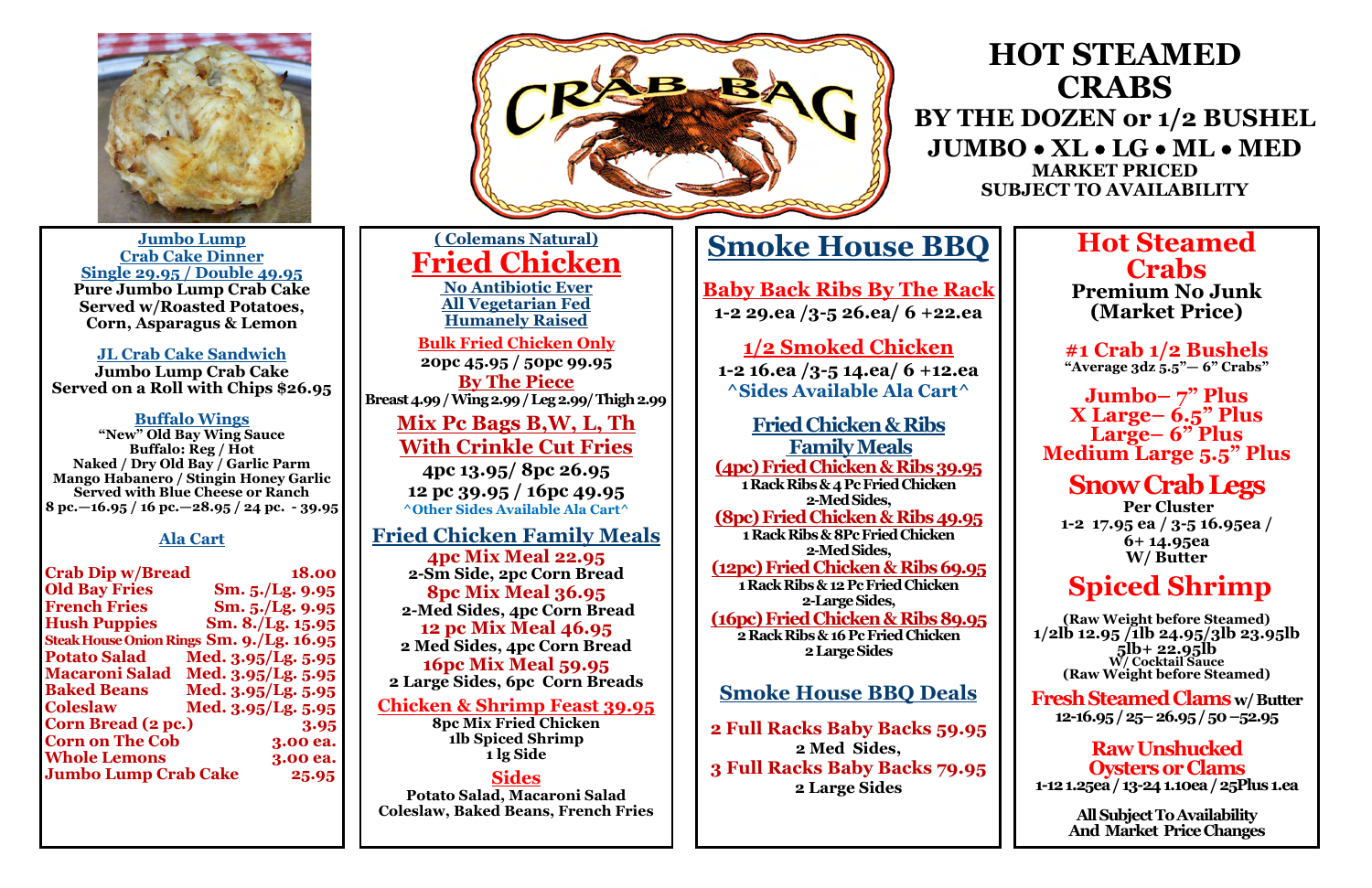#### **HOT STEAMED CRABS ALL U C EAT W/ Corn on Cob , Fries & Monkey Bread Add All U C EAT SPICED SHRIMP 9.95 PER PERSON / NO SHARING SUBJECT TO AVAILABILITY**



### **HOT STEAMED CRABS BY THE DOZEN or 1/2 DOZEN JUMBO** • **XL** • **LG** • **ML** • **MED SUBJECT TO AVAILABILITY**

#### **Starters**

**Conch Fritters Served with Dipping Sauce. 14.95 Fried Calamari Served with Marinara & Lemon 16. Corn Fritters Topped with Powdered Sugar 8. Stingin Honey Garlic Shrimp Fried Shrimp tossed with Stingin Sauce 14.95 Hush Puppies Topped with Powdered Sugar 8. Crab Bags Crab Dip Blend of Crab, Cheese and Spices Served with Sliced Bread 18. Smoke House Cheese Fries Basket of Fries Smothered with Slow Smoked Chunks of Pulled Pork, BBQ Sauce, and Melted Cheese 16 Crab Cheese Fries A Blend of Crab, Cheese and Spices Served over Fries Chicken Quesadillas Chunks of Chicken in Our Own Mexican Spices and Cheese served with Sour Cream and Salsa 16. Fried Mozzarella Sticks Creamy Melted Mozzarella Golden Fried Served with Marinara 14. Fried Oyster Appetizer w/ Cocktail or Tartar Sauce 14. Monkey Bread Sweet Pull Apart Cinnamon Goodness 7. Crab Leg Appetizer 1 Cluster Crab Legs Served with Melted Butter 17.95**



#### **Garden Salad**

**Mix of Greens, Onions, Bell Pepper, Carrots, & Cherry Tomatoes. 10.95** 

**Caesar Salad Romaine Hearts, Garlic Croutons Caesar Dressing 11.95** 

#### **Upgrade Any Salad with Choice of One**

**Add Chicken Breast 8. Add 8oz Fresh Salmon Filet 16. Add JL Crab Cake 22. Add 2 Scoops Shrimp Salad 14. Add Tuna Steak 15.**

#### **Eastern Shore Seafood Salad**

**2 Diver Scallops, 5 Shrimp & Jumbo Lump Crab Meat on Choice Garden or Caesar 29.95**

#### **Seared Ahi Tuna**

**Served w/ Seaweed Salad And Wasabi Cucumber Dressing 24.95**

#### **Dressing Choices**

**Ranch, Blue Cheese, Caesar Balsamic Vinaigrette, Thousand Island / Italian Honey Mustard**

**Hall of Fame Sandwiches Sandwiches served with chips**

**Jumbo Lump Crab Cake JL with L & T on a Potato Kaiser 26.95 Baltimore Cheese Steak Beef, Onions, Provo Cheese On Philly Roll w/ L,T,M 16.95 The Wild Hog Chunks of Slow Smoked Pulled Pork, BBQ Sauce, Melted Cheese, Philly Roll Topped w/ Coleslaw 16.95 The Monster Shrimp Salad With Lettuce & Tomato on White or Marble Rye 16.95 The Fran Drescher Corned Beef, Sauerkraut, Swiss & Provo Cheese, Thousand Island, Marble Rye. 17.95 The Seinfeld Corned Beef w/ Coleslaw, Russian 16.95 Katharine Hepburn Old Fashioned Grilled Cheese w/ Crab Imperial 20.95 The Crabby Bull Crab Imperial, Roast Beef Muenster Cheese on Grilled Rye 22.95**

#### **Chicken or Burger w/Chips**

**Chicken Sandwich Grilled , Fried, Blackened , or BBQ Lettuce & Tomato 14.95 The Cheese Burger 100% Ground Chuck American, L&T 14.95 Jamaican Jerk Jerk, Onion, Pineapple, Caribbean Sweet & Spicy Sauce 14.95 The Smoke House Dry Rubbed w/ Onion Straws, BBQ, Bacon , Cheddar Cheese 16.95 The Louisiana Blues Blue Cheese Crumble, Onion Straws, Chipotle and Steak Sauce, L&T 18.95 Crab Imperial Chicken or Burger Crab Imperial , Provolone Cheese 22.95** 

**Crab Bag Has Strict Food Safety Measures and Policies to Protect Our Customers and Staff. PLEASE NOTE SIGNS POSTED**

**Due to the constant increases of many cost we charge a 2% surcharge on dine in service**

**Buffalo Wings (8)16.95 "New" Old Bay Wing Sauce Buffalo: Reg / Hot / OMG Naked / Dry Old Bay / Mango Habanero / Garlic Parm Stingin Honey Garlic Served with Blue Cheese or Ranch .75 ea Additional Sauce**

#### **Char Grilled Oysters**

**Reggiano Perfection with Sweet Butter, Secret Spices and Our Reggie Cheese Chesapeake Perfection with Crab Cheese Blend, Bacon, and Spices. Rockefeller Perfection with Fresh Baby Spinach, Shallots, Sweet Butter, Anisette, and Spices "3.ea min 6 mix or match"**



**Raw Bar Spiced Shrimp Sm Bowl 12.95 /Lg Bowl 24.95 Middle Neck Clams Steamed to Order (12) 16.95 Black Rope Mussels Steamed to Order 14.95 Oysters on the 1/2 Shell Shucked to order 2. ea min 6**

#### **Soups**

**Cream of Crab or Maryland Crab Or mix Cream and MD Crab Together Bowl 12.95**

#### **New Orleans Po Boy**

**Topped with Your Favorite Seafood Served with L,T & Kettle Chips Fried Oysters 19.95 Fried Shrimp 19.95 Fried Fish 22.95 Fried Soft Shell 29.95**